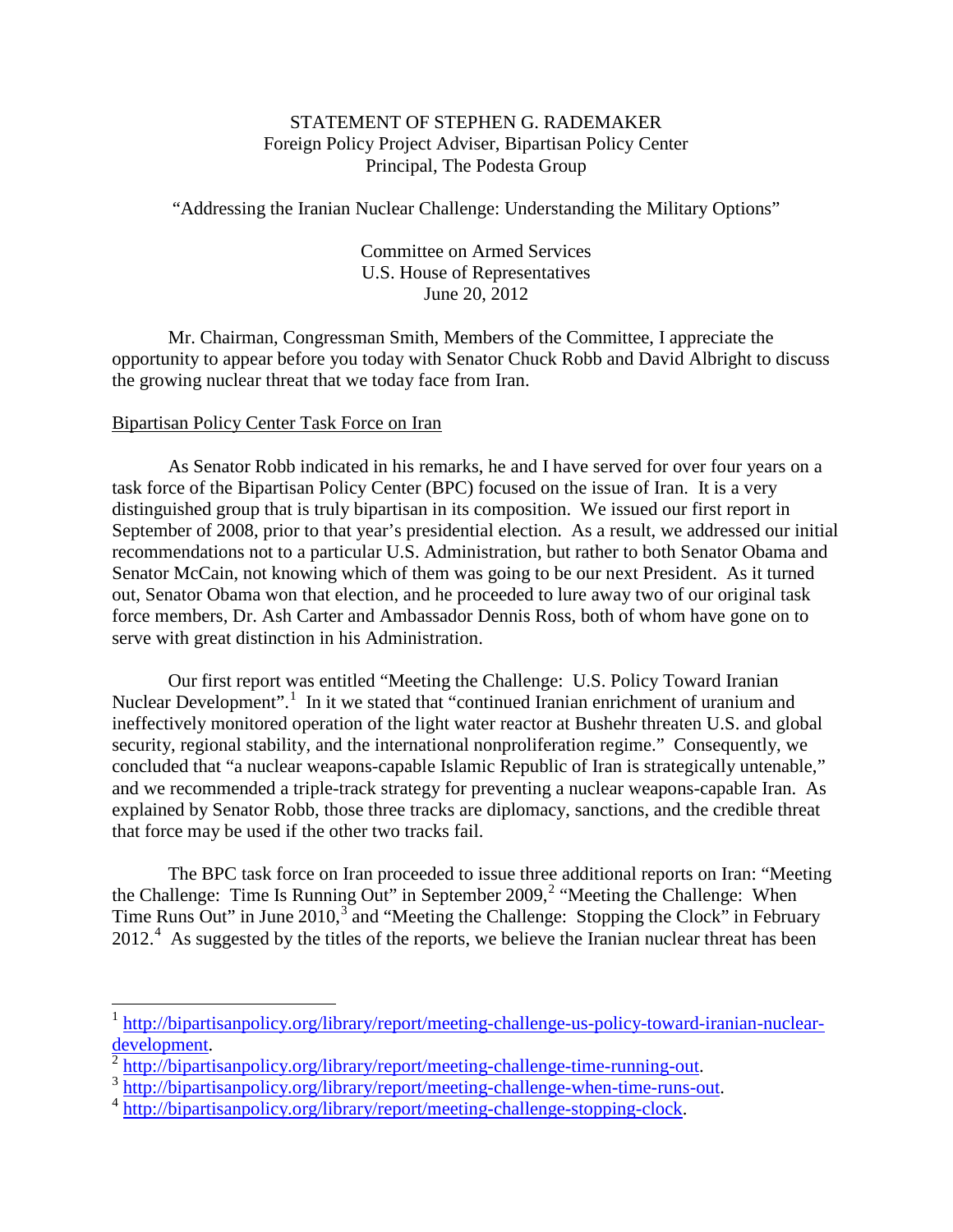growing steadily since 2008, and we have continued to recommend a triple-track strategy to prevent a nuclear weapons-capable Iran.

The consistent view of our task force has been that, of the three tracks we recommend, the third one is the most underdeveloped. There is no doubting the openness of the Obama Administration to a diplomatic settlement with Iran. Our negotiators have been in Moscow just this week seeking a diplomatic solution. Likewise, the Obama Administration, with the strong in fact, I would say essential—help of the U.S. Congress, has also vigorously sought to step up economic sanctions on Iran. But when it comes to credibly demonstrating that, if all else fails, force will be used if necessary to prevent Iran from achieving a nuclear weapons capability, we believe U.S. policy has fallen short. We devoted much of our most recent report, issued in February of this year, to proposing measures to enhance the credibility of the military option. We also issued a paper in March, entitled "Establishing a Credible Threat Against Iran's Nuclear Program," spelling out in greater detail some of these measures.<sup>[5](#page-1-0)</sup>

Senator Robb in his testimony has reviewed these recommendations, and I will not belabor them in my testimony, except to reiterate that we applaud the leadership role this Committee has taken in this year's National Defense Authorization Act in seeking to mandate some of our recommendations. For the same reason, we also applaud the House of Representatives as a whole for the leadership it demonstrated in recently passing H.R. 4133, "The United States-Israel Enhanced Security Cooperation Act of 2012," which among other things, called on the United States to provide Israel with additional "air refueling tankers, missile defense capabilities, and specialized munitions" such as bunker busters.

## Progress of Iran's Nuclear Program

The focus of my testimony today is on the growing nature of the Iranian threat, which forms the factual premise upon which our recommendations are based. For Iran, as for any nation seeking to develop nuclear weapons, the biggest challenge is obtaining enough fissile material—typically highly enriched uranium, or plutonium—necessary build the bombs they want. With its uranium enrichment program, Iran has the technical capability to produce highly enriched uranium, even if to date it is only known to have used that capability to produce low enriched uranium.

Of course, Iran's continued operation of its enrichment program is illegal under international law, as the U.N. Security Council has, on six occasions since 2006, adopted binding resolutions demanding that Iran suspend uranium enrichment.<sup>[6](#page-1-1)</sup> Iran has simply ignored these legally binding directives of the Security Council.

<span id="page-1-0"></span> $5$  http://bipartisanpolicy.org/library/staff-paper/establishing-credible-threat-against-<br>iran%E2%80%99s-nuclear-program.

<span id="page-1-1"></span> $\overline{6}$  $\overline{6}$  $\overline{6}$  [Resolution 1696](http://en.wikipedia.org/wiki/United_Nations_Security_Council_Resolution_1696) (July 31, 2006), [Resolution 1737](http://en.wikipedia.org/wiki/United_Nations_Security_Council_Resolution_1737) (December 23, 2006), [Resolution 1747](http://en.wikipedia.org/wiki/United_Nations_Security_Council_Resolution_1747) (March 24, 2007), [Resolution 1803](http://en.wikipedia.org/wiki/UN_Security_Council_Resolution_1803) (March 3, 2008), [Resolution 1835](http://en.wikipedia.org/wiki/United_Nations_Security_Council_Resolution_1835) (September 27, 2008), and [Resolution 1929](http://en.wikipedia.org/wiki/United_Nations_Security_Council_Resolution_1929) (June 9, 2010).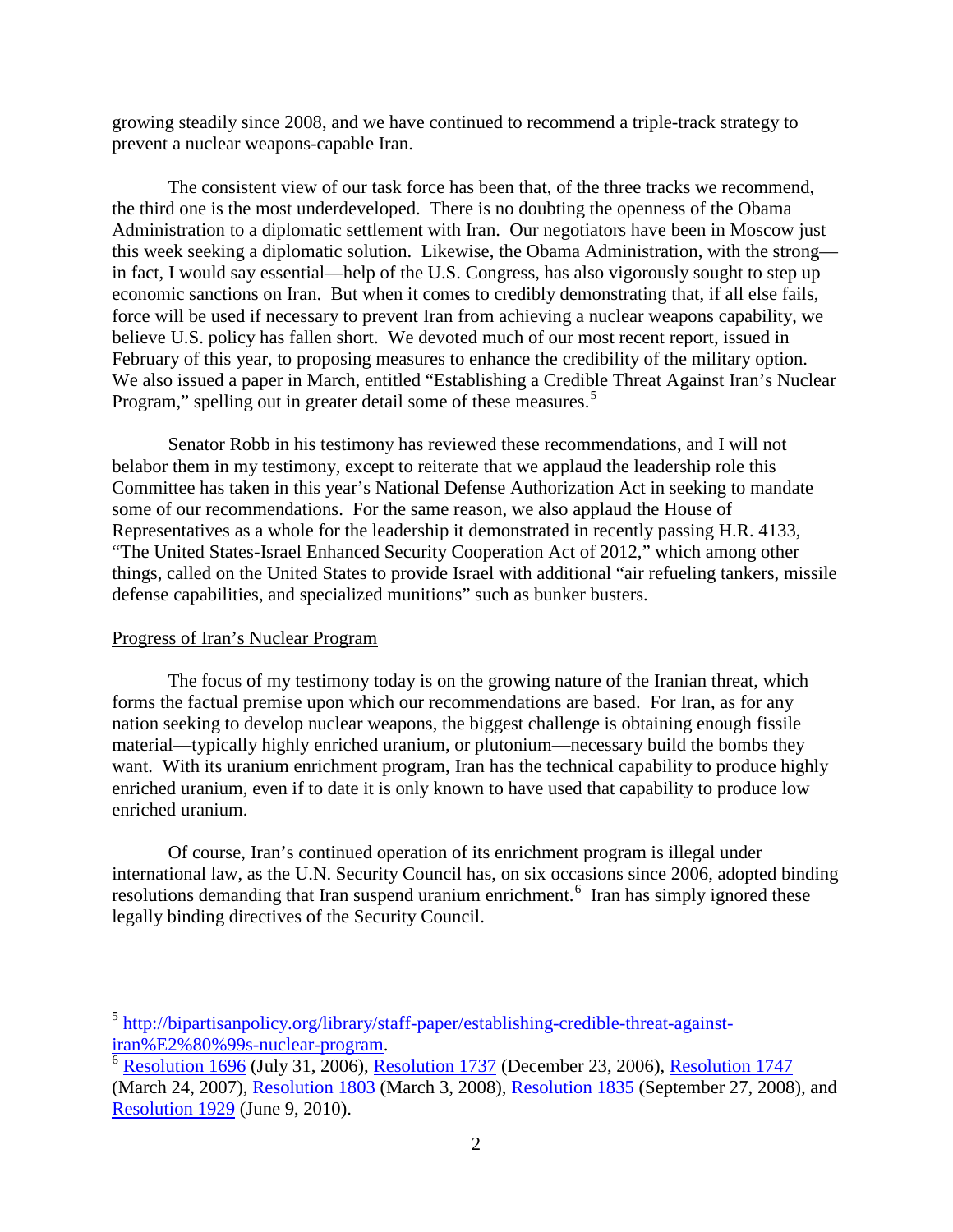By keeping track of the progress of Iran's enrichment program, we can measure Iran's progress toward the achieving the capability to produce nuclear weapons. In tracking Iran's enrichment program, we are fortunate that the International Atomic Energy Agency (IAEA) also monitors this program and issues quarterly reports on it. Over time, these reports provide a very clear picture of the inexorable progress Iran is making. As part of our task force's work, we have carefully reviewed and interpreted the IAEA's reports. The most recent IAEA report, dated May 25, 2012, is in many ways the most troubling report in many years. Key facts which emerge from this report include:

- As of May, Iran had produced 3,345 kg of 3.5% enriched uranium<sup>[7](#page-2-0)</sup>. This is more than ten times as much enriched uranium as Iran had produced at the time of our first report in September 2008. With further enrichment, this would be enough enriched uranium for approximately two nuclear weapons.
- The rate at which 3.5% enriched uranium was being produced between February and May 2012 was the highest ever, 158 kg per month. This is 37% higher than the rate achieved in any previous period, and more than three times the rate of production before the Stuxnet worm disabled some of Iran's centrifuges.
- As of May, Iran was feeding UF6 into more centrifuges than ever before, 8,818. However, this was only ten more operating centrifuges than were counted during the previous report, meaning that the 37% increase in production was achieved almost entirely by increasing the efficiency of operations, not by deploying additional centrifuges. These facts should put to rest the debate that had been taking place among experts about whether Iran had encountered technical obstacles as a result of Stuxnet or other problems that would constrain Iran's rate of progress. Regrettably, it appears that if Iran was facing such technical obstacles, they have now been overcome.
- Iran's production rate for 20% enriched uranium increased 25% over the previous reporting period. As a result, Iran now has 98.4 kg of uranium enriched to 20%, amounting to almost two-thirds of the 155 kg of this material needed (with further enrichment) for a nuclear bomb. All of this material has been produced over the past two and a half years, since Iran began enriching to 20%.
- At the rate of production that has now been achieved, Iran will be able to produce 2000 kg of 3.5% enriched uranium annually—more than the 1,850 kg needed (with further enrichment) for a nuclear bomb.

<span id="page-2-0"></span> <sup>7</sup> Uranium is enriched in a gaseous form known as uranium hexafluoride (UF6). The IAEA reports its data in kilograms of UF6. The BPC has measured Iran's progress in kilograms of solid uranium produced. Consistent with BPC practice, the numbers in this statement are for uranium metal. One kilogram of UF6 can be processed into approximately .67 kg of uranium metal.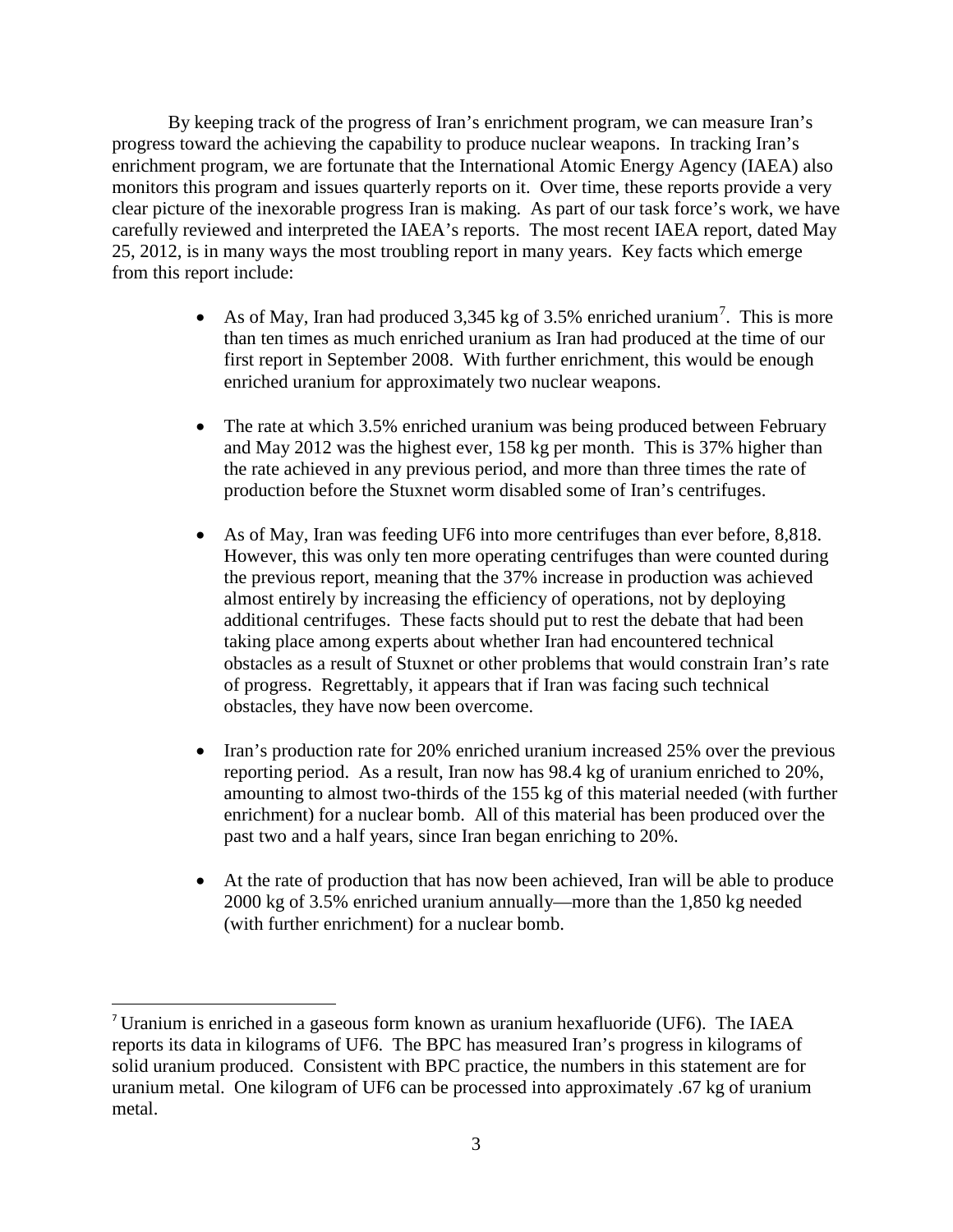- Similarly, at the rate of 20% production that has now been achieved, Iran will be able to produce 102 kg of 20% enriched uranium annually—two-thirds of the 155 kg needed (with further enrichment) for a nuclear bomb.
- The IAEA revealed that it had detected uranium particles enriched to 27% at the deeply buried Fordow enrichment facility, which it had previously declared to be limited to the production of 20% enriched uranium. Iran reportedly claimed that it had enriched to this higher level by mistake. At best, this finding underscores the ability Iran now has to enrich to substantially higher levels. At worst, it may reflect preparations by Iran to begin producing highly enriched uranium for allegedly peaceful purposes, something that a recent report by David Albright and two of his colleagues at the Institute for Science and International Security warned may be in prospect.<sup>[8](#page-3-0)</sup>

As a result of the progress Iran has achieved, it could, if it so wished, produce a nuclear weapon very quickly. According to Gregory S. Jones, who has served as an expert consultant to the BPC's Iran Task Force, as well as to the Nonproliferation Policy Education Center, Iran's demonstrated enrichment capabilities would permit it to produce a nuclear weapon from its existing stockpile of nuclear material within 35 to 106 days.<sup>[9](#page-3-1)</sup> Last November, by contrast, the corresponding estimate was 60 to 180 days. Further, once Iran has built a stockpile 155 kg of 20% enriched uranium (the minimum needed for a nuclear weapon), which it can be expected to do by November 2012 at the current rate of enrichment to 20%, this window could close to just eight days.

Of course, there are many reasons why Iran may not rush to produce a nuclear weapon as soon as having one is within reach. But these timelines suggest how close Iran now is to having nuclear weapons if it wants them, and how much progress it is making in being able to have them in very short order.

## Significance of the Threat

l

Our task force reports have spelled out the many reasons why a nuclear weapons-capable Iran is strategically untenable for the United States. Key reasons include:

• Iran is a state sponsor of terrorism, and cannot be trusted not provide nuclear weapons to terrorist groups that it backs, including Hezbollah and Hamas, who may in turn use such weapons against the United States or its allies.

<span id="page-3-0"></span><sup>8</sup> David Albright, Andrea Stricker, and Christina Walrond, "Déjà vu at Fordow? What are Iran's enrichment plans?," June 4, 2012, [http://isis-online.org/isis-reports/detail/deja-vu-at-fordow](http://isis-online.org/isis-reports/detail/deja-vu-at-fordow-what-are-irans-enrichment-plans/)[what-are-irans-enrichment-plans/.](http://isis-online.org/isis-reports/detail/deja-vu-at-fordow-what-are-irans-enrichment-plans/)

<span id="page-3-1"></span><sup>&</sup>lt;sup>9</sup> Gregory S. Jones, "Iran's Rapid Enrichment Progress Moves It Ever Closer to a Nuclear Weapons Capability: Centrifuge Enrichment and the IAEA May 25, 2012 Safeguards Update," June 6, 2012, [http://npolicy.org/article\\_file/Iran\\_Rapid\\_Enrichment\\_Progress.pdf.](http://npolicy.org/article_file/Iran_Rapid_Enrichment_Progress.pdf)